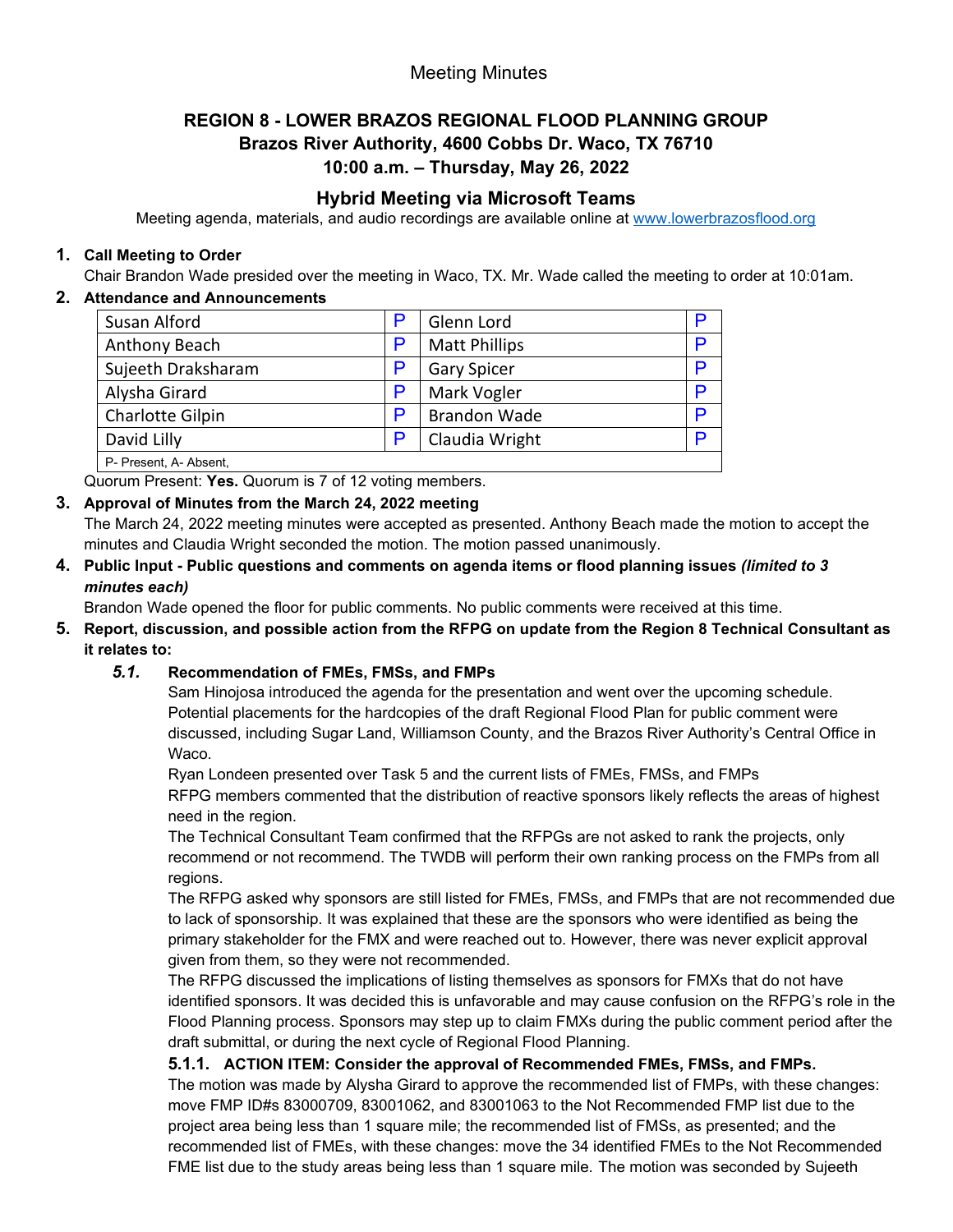Draksharam. The motion passed unanimously.

#### *5.2.* **Administrative, Regulatory, and Legislative Recommendations**

Sam Hinojosa presented over the submitted Chapter 8.

The RFPG expressed concern over the recommendation of making dam safety reports public. There is sensitive information contained within the reports that may not be appropriate to publish. Further concern was expressed over the recommendation of dam inspections, there are already requirements for this. The Technical Consultant Team agreed to look at these recommendations again and add nuance where appropriate.

The RFPG discussed the potential incorporation of recommendations concerning the allocation of water rights and the coexistence of water supply and flood control. It was determined that this is largely infeasible due to the intricacy of the laws and rights associated with these concepts.

The RFPG requested that the Task 8 Recommendations are discussed again next month.

#### *5.3.* **Updates on Regional Flood Plan**

Hector Olmos presented on Task 4A and the updates made to reflect the RFPG discussion from the April meeting.

Jordan Skipwith presented over Task 6. Chair Brandon Wade lead a discussion on the intricacies of water supply. The RFPG discussed several reasons why projects benefiting water supply and flood control at the same time are very difficult to execute. Water supply rights are obtained through permits for surface water, and through land ownership for groundwater. When water rights are invoked, dam operators must release the specified amount of water. Due to this, it is important that water supply dams are kept full, when possible, this makes using these lakes for flood control difficult. Any changes in water allocation of lakes must go through Congress, and the process takes many years. The needed conditions for water supply are almost directly in conflict with the needed conditions for flood control; because of this, and the numerous laws and rights surrounding water supply, it is difficult to create projects that benefit both. Sam Hinojosa gave final updates and proposed next meeting's agenda. Further discussion of Chapter 8 and the presentation of Chapters 5, 6, 9, and 10 will happen in June. The Technical Consultant Team will be looking for overall approval of the Draft Regional Flood Plan in July.

#### **6. Report from Texas Water Development Board (TWDB) staff**

Ryke Moore provided the TWDB Report to the RFPG.

#### **7. Report from the Regional Planning Sponsor**

No report from the Sponsor.

#### **8. Report, Approval and Certification of the Finance Report expenditures**

The financial report of expenditures for April 2022 was approved as presented. Sujeeth Draksharam made the motion to approve the finance report and Anthony Beach seconded the motion. The motion passed unanimously.

**9. Report from Non-voting Member Agencies (TPWD, TDEM, TDA, TSSWCB, GLO, TCEQ, USACE, FEMA, Fort Bend Subsidence District and Brazoria County)**

Non- voting members did not have any new updates to provide to the RFPG.

- **10. Report from Liaisons (Region 6, Coastal, Region 7, Brazos G and Region H)** Liaisons did not have any new updates to provide to the RFPG.
- **11. Report from Lower Brazos RFPG Chair** The Chair did not have an update for the RFPG**.**
- **12. Discussion on new business to be considered at next meeting**  No new business was brought forth for the next meeting
- **13. Confirmation of the next meeting date**

Thursday, June 23, 2022 at 10:00 am. Noted the change of the July meeting to be held on the 3rd Thursday of the month - July 21, 2022.

## **14. Adjourn**

Brandon Wade adjourned the meeting at 12:45 AM.